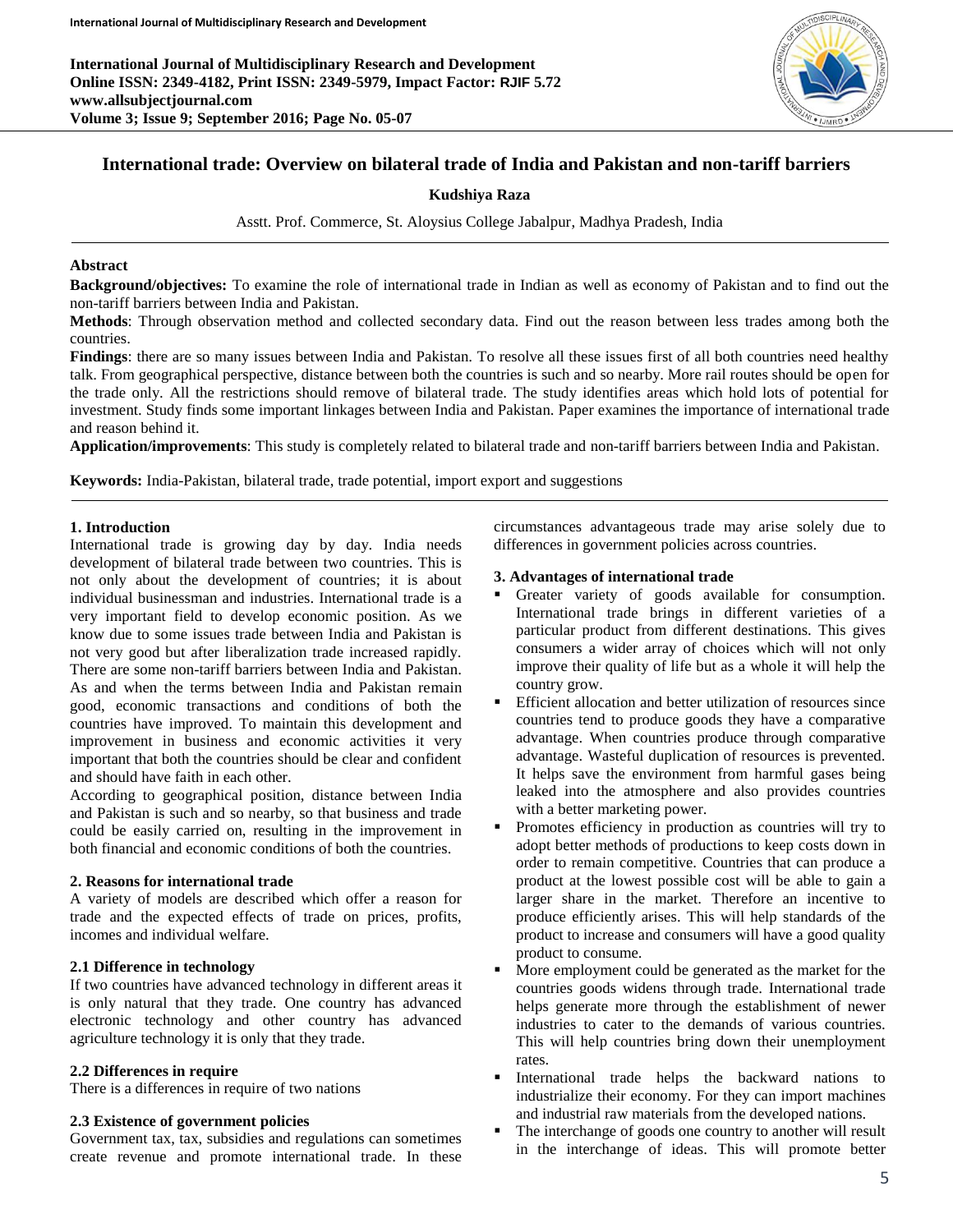understanding and goodwill among the people of the world.

India's trade relations are improving day by day. Due to some political reasons we could not build good trade relation with Pakistan. Here I have analyzed the reasons of poor trade relation between two countries.

## **4. India Pakistan trade relations**

From the beginning of partition there is a long term conflict between India and Pakistan. As we know there are many issues among both the countries like war, terrorism and political issues. Frequent violation of borders and allegation of spying are the some of the strong evidences of antipathy between two nations. Both the countries have same problem due to political and armed conflicts. As a result of partition between India and Pakistan, the unified economy of subcontinent was divided. When British government devalued its currency in 1949, India also followed the same but Pakistan refused to do this practice resultantly India got annoyed and started. Pakistan and India share a longest and one of the most complex borders with length of 2,900 km with each other. The relationship between both countries has seen various ups and downs throughout the history. Pakistan and India have tremendous potential of trade. No serious attempt has ever been made to develop and strengthen a framework of terms and conditions of formal bilateral trade between both the countries.

Here we can see status of import and export between India and Pakistan of five years

#### **Import export at a glance**

| S. No. | Year                  | 2009-2010         | 2010-2011      | 2011-2012      | 2012-2013       | 2013-2014        |
|--------|-----------------------|-------------------|----------------|----------------|-----------------|------------------|
| 1.     | Export                | 746,102.50        | 925,477.16     | 744,826.91     | 1,123,262.97    | 1,383,234.04     |
| 2.     | %Growth               |                   | 24.04          | $-19.52$       | 50.81           | 23.14            |
| 3.     | India's Total Export  | 84,553,364.38     | 114,292,192.18 | 146,595,939.96 | 163,431,883.77  | 190,501,108.86   |
| 4.     | %Growth               |                   | 35.17          | 28.26          | 11.48           | 16.56            |
| 5.     | %Share                | 0.88              | 0.81           | 0.51           | 0.69            | 0.73             |
| 6.     | Import                | 130.461.77        | 151,395.49     | 190.030.19     | 294.370.34      | 260,656.88       |
| 7.     | %Growth               |                   | 16.05          | 25.52          | 54.91           | $-11.45$         |
| 8.     | India's Total Import  | 136, 373, 554. 76 | 168,346,695.57 | 234,546,324.45 | 266,916,195.69  | 271,543,390.74   |
| 9.     | %Growth               |                   | 23.45          | 39.32          | 13.80           | 1.73             |
| 10.    | %Share                | 0.10              | 0.09           | 0.08           | 0.11            | 0.10             |
| 11.    | <b>Total Trade</b>    | 876.564.27        | 1,076,872.65   | 934,857.10     | 1,417,633.32    | 1,643,890.92     |
| 12.    | %Growth               |                   | 22.85          | $-13.19$       | 51.64           | 15.96            |
| 13.    | India's Total Trade   | 220.926.919.14    | 282,638,887.75 | 381,142,264.41 | 430.348.079.46  | 462,044,499.60   |
| 14.    | %Growth               |                   | 27.93          | 34.85          | 12.91           | 7.37             |
| 15.    | %Share                | 0.40              | 0.38           | 0.25           | 0.33            | 0.36             |
| 16.    | <b>Trade Balance</b>  | 615,640.73        | 774,081.67     | 554,796.72     | 828,892.63      | 1,122,577.17     |
| 17.    | India's Trade Balance | $-51,820,190,38$  | -54.054.503.39 | -87.950.384.49 | -103.484.311.91 | $-81,042,281.88$ |

### **5. Barriers in trade relation India and Pakistan**

A working definition of non-tariff barriers adopted in the study included six major categories, namely, quantitative restrictions, trade facilitation and customs procedures, technical barriers to trade and financial measures, Para-tariff measures and visas.

#### **5.1 The Positive List Approach**

The most apparent barrier of having a positive list approach is that it limits potential trade. Over the years, the positive list approach has expanded gradually but there are several problems that traders face in the application of this policy measure. The most well documented problem being that several goods not on the positive list are exported to Pakistan through Dubai. This has been a traditional practice and is admitted by traders in both countries. Using the indirect route leads to high transport costs for traders. Transport costs on the Mumbai-Dubai-Karachi route are 1.4 to 1.7 times more than on the direct Mumbai-Karachi route.

#### **5.2 Trade Facilitation and Customs Procedures**

Trade between India and Pakistan takes place by sea, rail, air and road. Several factors such as inadequate land routes, weak transport infrastructure and bilateral transport protocols raise the transaction cost of trading between the two countries. Barriers related to customs procedures, customs clearance, and rules of origin certification have also been discussed.

#### **5.3 Customs Procedures and Administration**

The simplification and harmonization of procedures and documents are at the heart of the trade facilitation agenda with customs clearance being the main focus. In India reforms were initiated as early as 1995 while in Pakistan they were introduced later in 2002. The two main features of the reform process include automation and the adoption of risk assessment methods. Some of the major problems faced by traders are related to cumbersome procedures, customs clearance, rules of origin certification, valuation and clearance of goods.

#### **5.4 Para-Tariff Measures**

Para-tariff measures increase the cost of imports in a manner similar to tariff measures by a fixed percentage or by a fixed amount, calculated respectively on the basis of the value and the quantity.

#### **5.5 Visas**

India and Pakistan grant business visas to traders. Bona fide businessmen are granted visas on the basis of an invitation from a recognized Chamber of Commerce/Federation/ Association. However, traders face several problems in obtaining visas